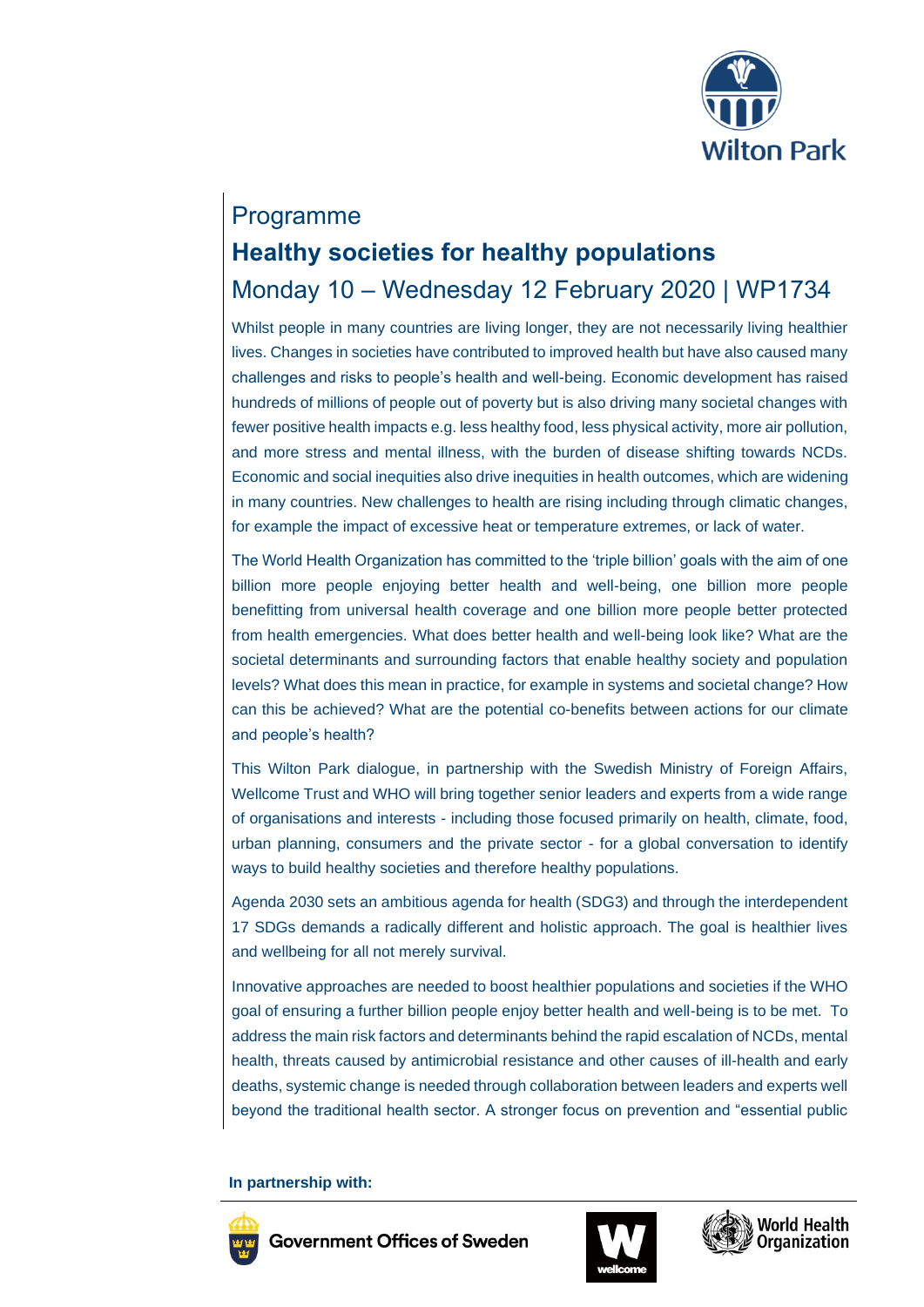health functions" will be needed.

This Wilton Park dialogue will convene a specially invited group of experts and leaders to provide thought-leadership and suggest policies that could be adopted globally.

Questions to explore include focusing on factors such as addressing social, economic and environmental determinants of healthy societies, promoting multi-sectoral approaches for better health and prioritising health in other sectoral policies and settings.

Equally, there is a need to understand better the dynamics between people's growing demand for health, commercial factors and political decisions. Other questions are how to transform societal health, leverage institutions, incentivize the different actors who shape citizens' health and empower citizens themselves to make healthier choices? What kind of leadership is needed for system-wide changes?

The outcome of the conference could potentially both advise the continued work by WHO and other actors and lead to an agreement on the need for more analytical and policy work on this theme, for example by the establishment of a Commission of Healthy Societies for Healthy People.

**In partnership with Government Offices of Sweden, Wellcome Trust and WHO**

#### **Monday 10 February**

| 1300      | Participants arrive. Check-in. Lunch available.                                                                                                                                                                                                         |
|-----------|---------------------------------------------------------------------------------------------------------------------------------------------------------------------------------------------------------------------------------------------------------|
| 1430-1500 | <b>Welcome and introduction</b>                                                                                                                                                                                                                         |
|           | <b>Robin Hart</b><br>Senior Programme Director, Wilton Park                                                                                                                                                                                             |
|           | <b>Anders Nordström</b><br>Ambassador of Global Health, Ministry for Foreign Affairs, Stockholm                                                                                                                                                         |
|           | <b>Alex Harris</b><br>Head of Global Policy and Advocacy, Wellcome Trust, London                                                                                                                                                                        |
| 1500-1600 | 1. What makes people healthy?                                                                                                                                                                                                                           |
|           | What defines the possibilities for a healthy life? What does a healthy society look like?<br>What does well-being mean for an individual at all ages and at a societal level? What are<br>the implications of a focus on health rather than on disease? |
|           | Zsuzanna Jakab<br>Deputy Director General, World Health Organization (WHO), Geneva                                                                                                                                                                      |
|           | <b>Richard Horton</b><br>Editor in Chief, The Lancet, London                                                                                                                                                                                            |
| 1600-1630 | Photograph tea/coffee                                                                                                                                                                                                                                   |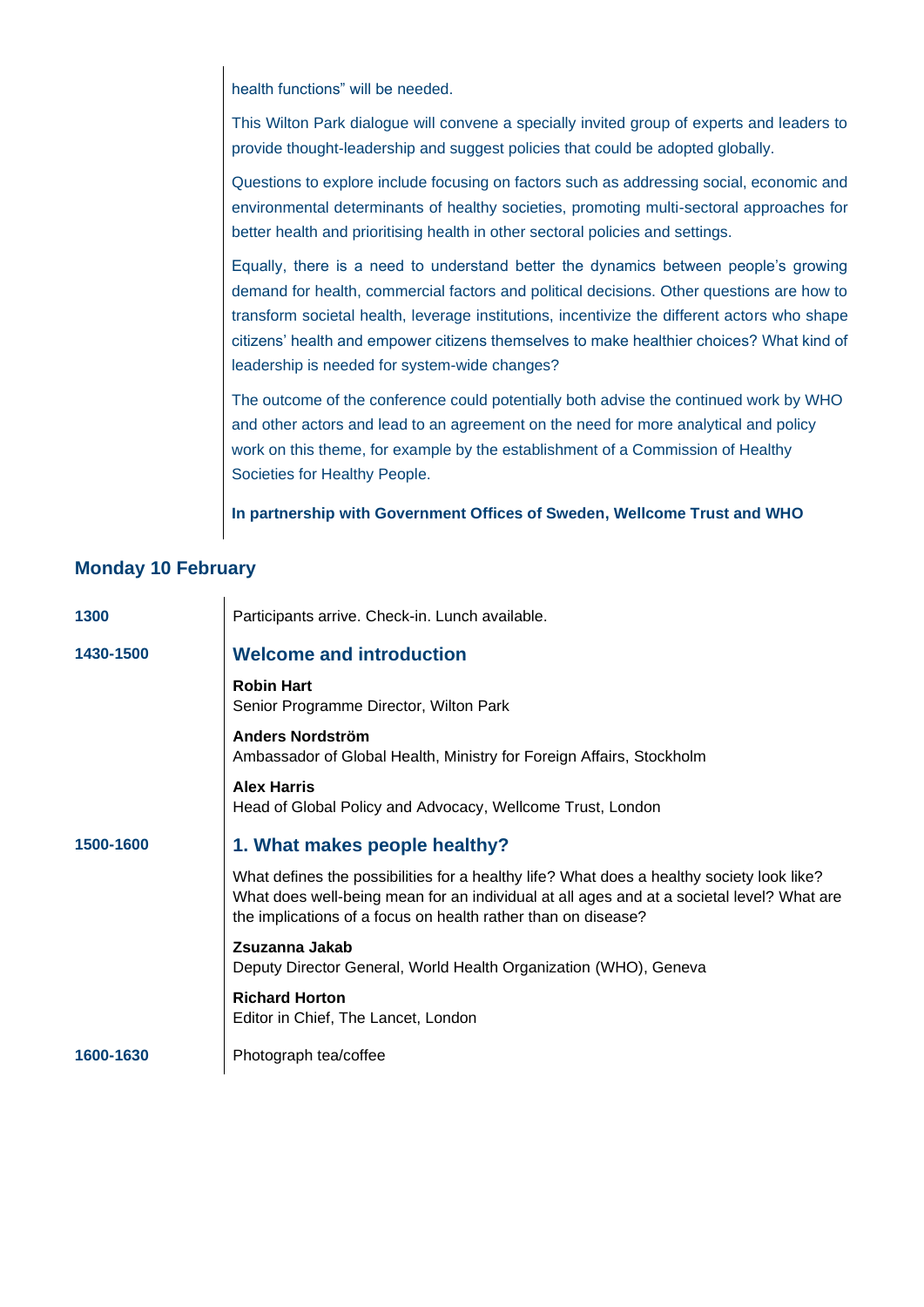#### **1630-1800 2. Dynamics in societies**

Considering key transitions such as demographic, epidemiological, economic and urbanisation. What has happened in societies over time with positive and negative impacts on people's health? To what extent have overall goals and paradigm for economic growth as the basis for development influencing our situation today?

What is creating "unhealthy" societies and 'unhealthy' lifestyles? What are new economic, environmental and societal dynamics and determinants that can lead to improved health? What drives health inequities and how can we close these gaps? Does a better understanding of vulnerability and risks help us to understand and act?

#### **Chair: Srinath Reddy Kolli**

President, Public Health Foundation of India, New Delhi

#### **The Nordic experiences – the interface between economic, social and environmental objectives over time**

#### **Gunilla Carlsson**

Former Minister for International Development Cooperation, The Government and the Government Offices of Sweden, Geneva

#### **Equity as a determining factor**

**Sir Michael Marmot**

Director, Institute of Health Equity, University College London; Past President of the World Medical Association, London

#### **Gender equality - opportunities and risks**

**Sarah Hawkes** Professor, Global Public Health, Institute for Global Health, University College of London

#### **Societies under stress – the impact on mental wellbeing Florence Baingana** Psychiatrist, Public Health Specialist, Kampala

#### **The impact of today's democracy on bending the curve towards more healthy societies?**

#### **Our planet, our health**

**Sir Andy Haines**

Professor, Environmental Change and Public Health, London School of Hygiene and Tropical Medicine

#### **1830** Reception followed by dinner

**Fireside conversation: Agenda2030 – how to join the dots for healthy societies? David Nabarro,** Strategic Director, Skills, Systems & Synergies for Sustainable Development (4SD), Geneva

#### **In conversation with:**

**Gunilla Carlsson** Former Minister for International Development Cooperation, The Government and the Government Offices of Sweden, Gevena

#### **Kumanan Rasanathan**

Board Member, Health Systems Global, Phnom Penh

#### **Ramon Lorenzo Luis Guinto** Chief Planetary Doctor, PH Lab, Mandaluyong

### **Tuesday 11 February**

**0800-0845** Breakfast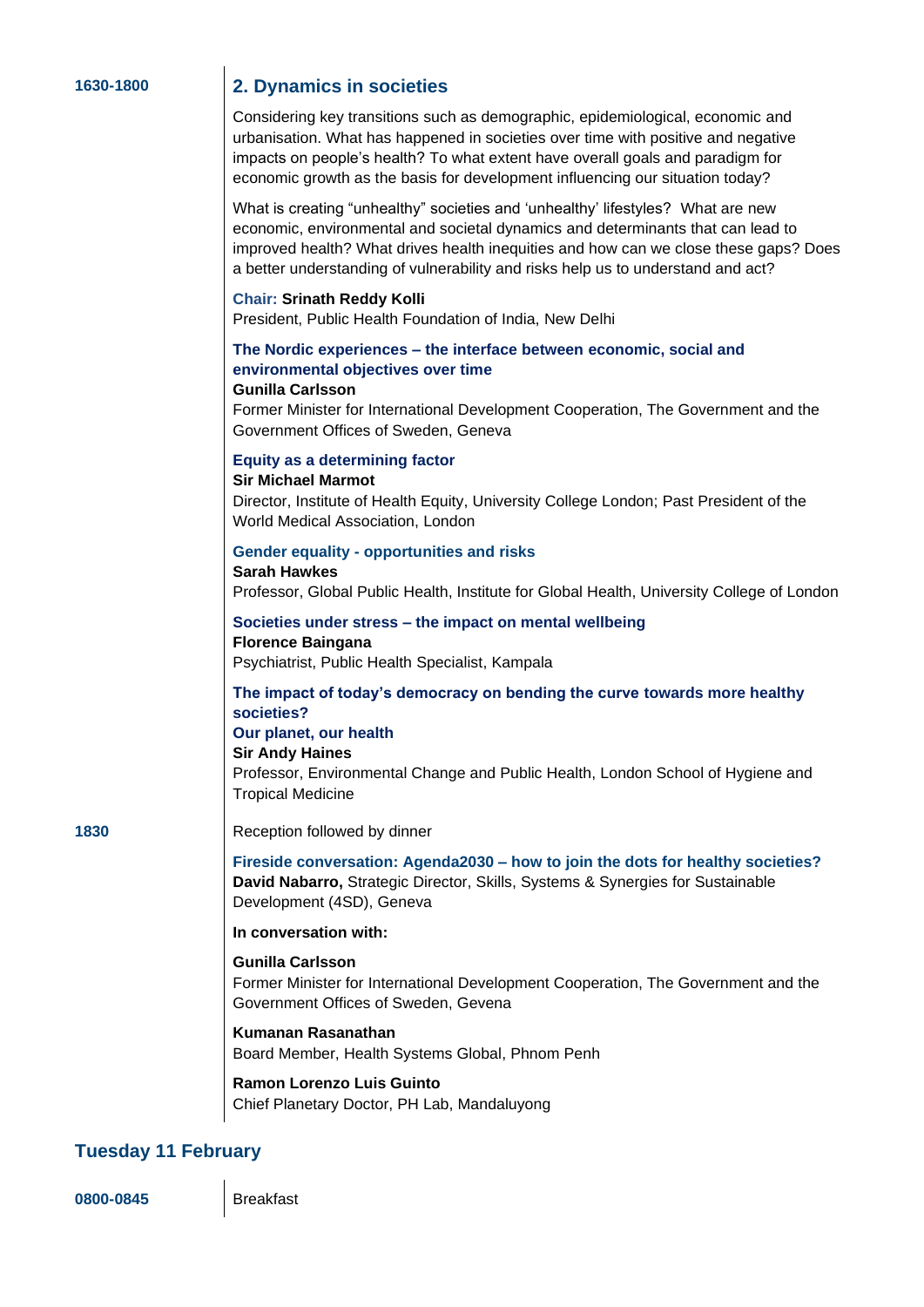| 0900-0945 | 3. Understanding the dynamics between political decisions, people's<br>power and private sector production                                                                                                                                                                                                |
|-----------|-----------------------------------------------------------------------------------------------------------------------------------------------------------------------------------------------------------------------------------------------------------------------------------------------------------|
|           | How does the dynamic between people's voices and demand, political decisions and the<br>private sector production work? What are incentives for positive health outcomes? What<br>negative factors and "powers" do we need to relate to? How do we better understand the<br>political economy for health? |
|           | A dialogue around the dynamics in society - positive and negative drivers<br><b>Chair: Jesse Bump</b><br>Lecturer, Harvard School of Public Health, Boston                                                                                                                                                |
|           | The reality of politics<br><b>Michael Anderson</b><br>Chief Executive Officer, MedAccess, London                                                                                                                                                                                                          |
|           | <b>Private sector drivers</b><br><b>Gary Cohen</b><br>Executive Vice President, Global Health; President, BD Foundation, BD, Becton,<br>Dickinson and Company, Franklin Lakes                                                                                                                             |
|           | <b>People's power</b><br><b>Rene Loewenson</b><br>Director, Training and Research Support Centre (TARSC), Harare                                                                                                                                                                                          |
| 0945-1030 | 4. Discussions in smaller groups preparing questions and<br>suggestions for the next three sessions                                                                                                                                                                                                       |
| 1030-1100 | Tea/coffee                                                                                                                                                                                                                                                                                                |
| 1100-1230 | 5. Political dynamics and decisions for health – how does it work?                                                                                                                                                                                                                                        |
|           | Political leadership for improving health at national and local levels. What works and<br>why? How to make change happen and get things done? How does politics work and<br>what are the incentives for change?                                                                                           |
|           | Keynote introduction and chair<br><b>Helen Clark</b><br>Chair of Board of Partnership for Maternal, Newborn and Child Health; Patron, Helen<br>Clark Foundation; Former Administrator, UNDP; Former Prime Minster, New Zealand                                                                            |
|           | The political reality<br><b>James Hospedales</b><br>Chair, The Defeat-NCD Partnership; former Executive Director, Caribbean Public Health<br>Agency                                                                                                                                                       |
|           | <b>Ingrid Petersson</b><br>Director General, FORAM; Chair of the Swedish Agenda2030, Stockholm                                                                                                                                                                                                            |
|           | People's power - influencing political decisions<br>Githinji Gitahi<br>Group Chief Executive Officer, Amref Health Africa, Nairobi                                                                                                                                                                        |
| 1230-1400 | Lunch and the benefits of the outdoors in practice: opportunity for a walk, or explore the<br>garden with the gardener at 1300; or visit the Church                                                                                                                                                       |
| 1400-1530 | 6. Empowering people to make healthy choices                                                                                                                                                                                                                                                              |
|           | What is needed to enable and to empower people to make healthy choices for<br>themselves and for their families? Information and knowledge are not enough. Resources<br>- access? How important are values and cultures?                                                                                  |
|           | What are individual's responsibilities and what how much depends of the "context"                                                                                                                                                                                                                         |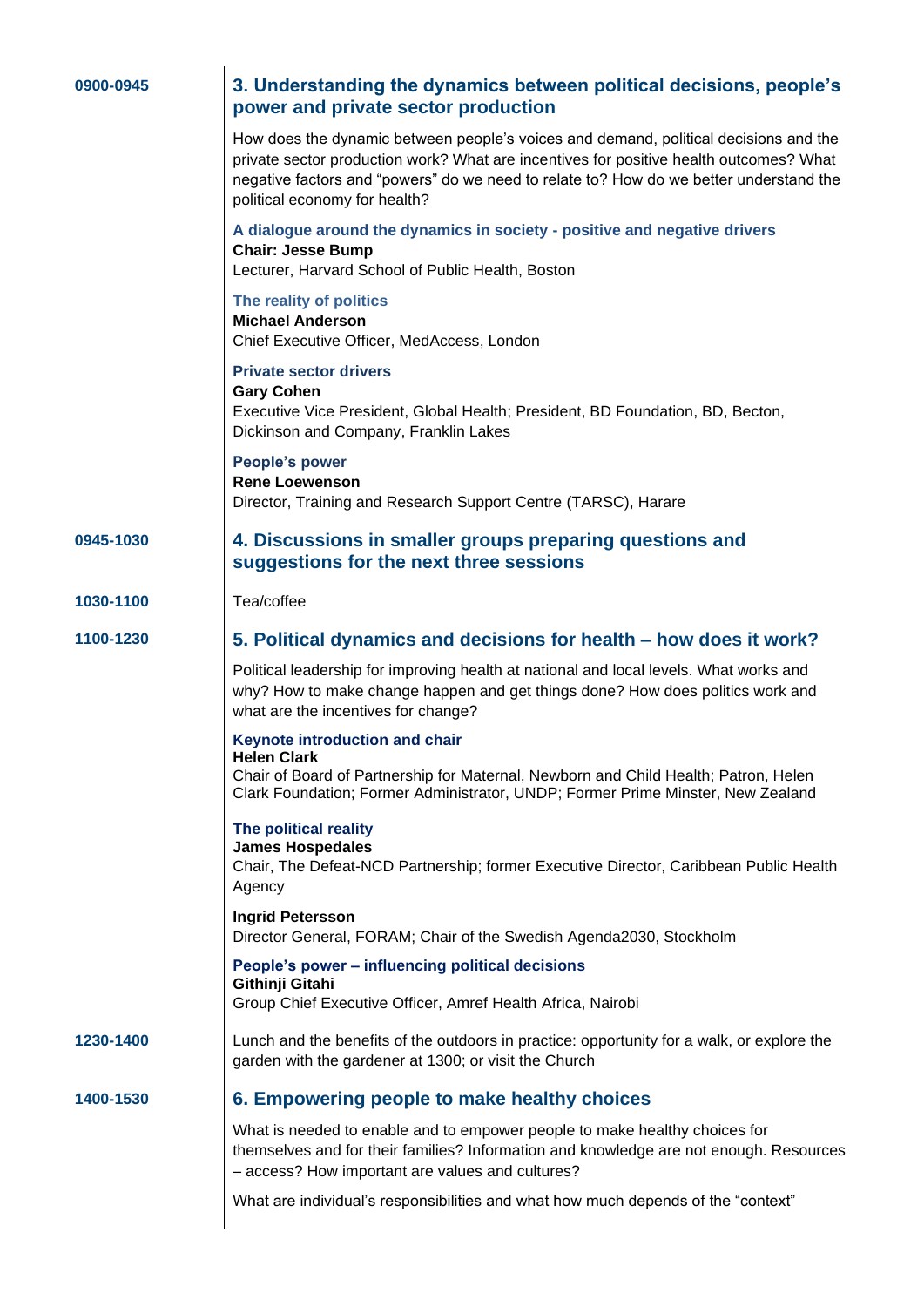|                              | <b>Chair: Raj Panjabi</b><br>Chief Executive Officer, Last Mile Health; Associate Professor, Harvard Medical School                                                                                                                       |  |
|------------------------------|-------------------------------------------------------------------------------------------------------------------------------------------------------------------------------------------------------------------------------------------|--|
|                              | The science of behaviours<br><b>Hugo Harper</b><br>Head of Health, Behavioural Insights Team, London                                                                                                                                      |  |
|                              | How social media has changed the dynamic?<br>What can we learn from the private sector?<br>Julia Bainbridge<br>Partner, Freuds, London                                                                                                    |  |
|                              | Youth and Adolescent's movements – the power of today and tomorrow<br><b>Patrick Mwesigye</b><br>Founder/Team Leader, Uganda Youth and Adolescents Health Forum                                                                           |  |
| 1530-1600                    | Tea/coffee                                                                                                                                                                                                                                |  |
| 1600-1730                    | 7. Private sector pro-health production?                                                                                                                                                                                                  |  |
|                              | What initiatives are the private sector taking to produce healthy products? What<br>incentives work? Commercial determinants for health? Where is regulation needed? How<br>to maximise the health outcomes? Public-private partnerships? |  |
|                              | <b>Chair: Selina Lo</b><br>Consulting Editor The Lancet; Deputy Medical Editor MJA, Australia                                                                                                                                             |  |
|                              | Production of healthy products - incentives for the private sector?<br><b>Gunhild Stordalen</b><br>Founder and Executive President, EAT Foundation                                                                                        |  |
|                              | <b>Foodscapes in cities</b><br><b>Jeff Risom</b><br>Partner, Chief Innovation Officer, Gehl, Copenhagen                                                                                                                                   |  |
|                              | How to leverage the full resources of the business community to meet today's<br>most pressing global health challenges?<br><b>Nancy Wildfeir-Field</b><br>President, GBC Health                                                           |  |
|                              | <b>Making our societies safe?</b><br>David Ward<br>President, Towards Zero Foundation, Tenterden                                                                                                                                          |  |
| 1730-1830                    | 8. Discussions in smaller groups on potential next steps                                                                                                                                                                                  |  |
| 1900                         | Reception followed by dinner                                                                                                                                                                                                              |  |
| <b>Wednesday 12 February</b> |                                                                                                                                                                                                                                           |  |
| 0800-0845                    | Breakfast and checkout                                                                                                                                                                                                                    |  |
| 0900-0945                    | 9. Feedback from last night's discussions - next potential steps                                                                                                                                                                          |  |

## **0945-1045 10. From global talk to local walks**

What are examples of action which can be taken to scale at local level? What does it take to "Walk the talk"? What does the dynamic between global, national and local leaders mean in practice?

**Chair: Usman Mushtaq**  Advisory Board member, EAT, Islamabad